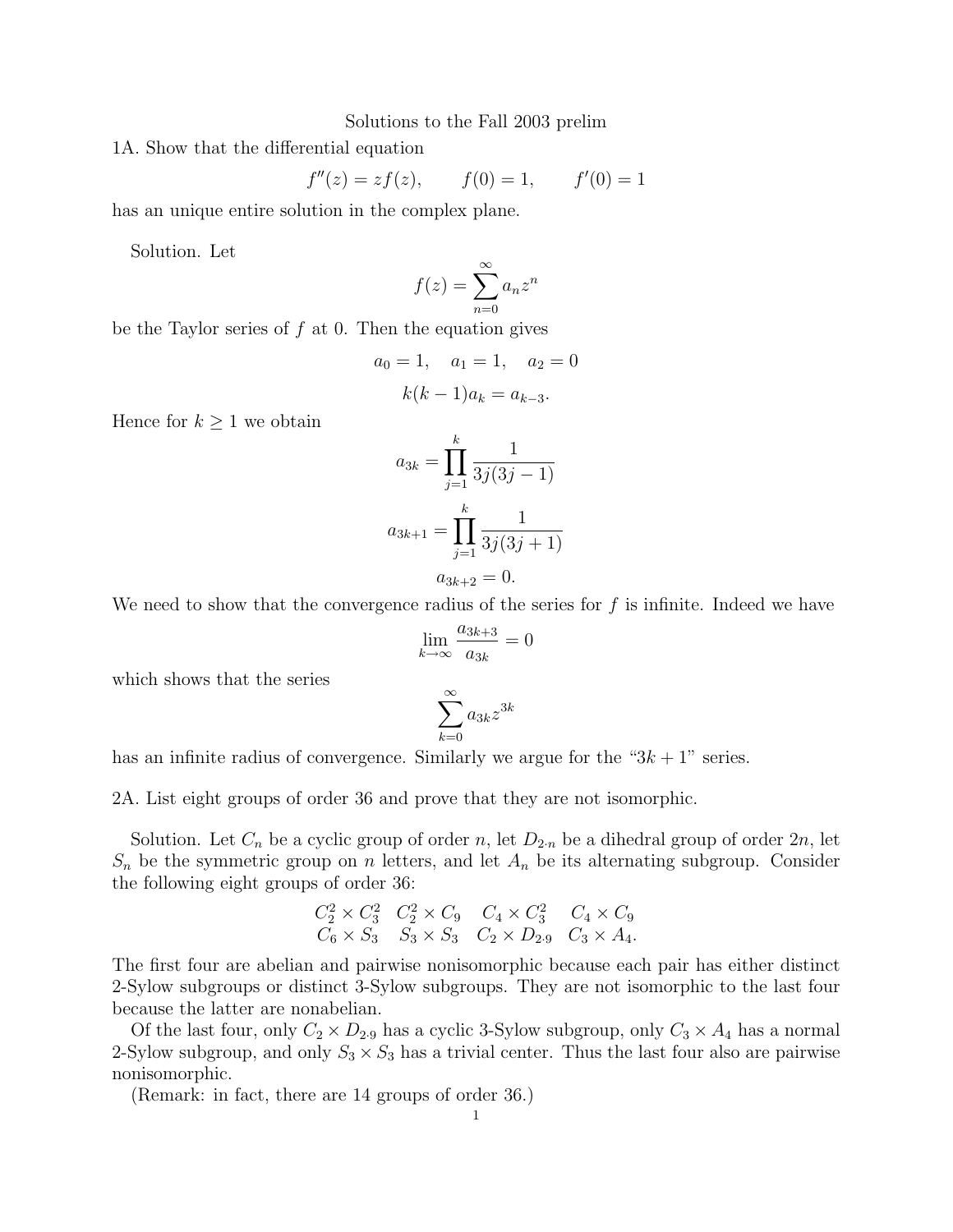3A. Let A be a  $2 \times 2$  matrix with complex entries. Prove that the series  $I + A + A^2 + ...$ converges if and only if every eigenvalue of A has absolute value less than 1.

Solution. Conjugating A changes neither the convergence nor the eigenvalues, so we may assume that  $A$  is in Jordan canonical form, i.e.,  $A =$  $\int a \, 0$  $0 \quad b$  $\setminus$ or  $A =$  $\int a 1$  $0 \quad a$  $\setminus$ .

In the first case,  $A^n = \begin{pmatrix} a^n & 0 \\ 0 & b^n \end{pmatrix}$  $0 \quad b^n$ ) and  $\sum A^n$  converges if and only if the eigenvalues a and b have absolute value less than  $1$ , because the entries of the sum are geometric series.

In the second case, write  $A = aI + N$ , so  $N^2 = 0$ , and  $A^n = a^nI + na^{n-1}N$ . If  $I + A + A^2 + ...$ converges, then the diagonal entries  $a^n$  of the terms  $A^n$  must converge to 0, so  $|a| < 1$ . Conversely if  $|a| < 1$ , then  $\sum a^n$  and  $\sum na^{n-1}$  converge by the Ratio Test, so  $\sum A^n$  converges.

4A. Give an example, with proof, of a nonconstant irreducible polynomial  $f(x)$  over  $\mathbb Q$  with the property that  $f(x)$  does not factor into linear factors over the field  $K = \mathbb{Q}[x]/(f(x)).$ 

Solution. The simplest example is  $f(x) = x^3 - 2$ . Let  $\sqrt[3]{2}$  denote the real cube root of 2. Solution. The simplest example is  $f(x) = x^2 - 2$ . Let  $\sqrt{2}$  denote the real cube root of 2.<br>Then  $\mathbb{Q}(\sqrt[3]{2})$  is an algebraic extension of  $\mathbb{Q}$  generated by a root of  $x^3 - 2$ , hence isomorphic to  $K = \mathbb{Q}[x]/(x^3 - 2)$ . Since  $\mathbb{Q}(\sqrt[3]{2}) \subseteq \mathbb{R}$ , and  $x^3 - 2$  has only one real root,  $x^3 - 2$  does not factor completely over K. The same proof works with  $f(x) = x^3 - a$  for any rational a that is not a cube of a rational number. Other examples are also possible, of course.

5A. Let C denote the space of continuous functions on  $[0, 1]$ . Define

$$
d(f,g) = \int_0^1 \frac{|f(x) - g(x)|}{1 + |f(x) - g(x)|} dx.
$$

- (a) Show that  $d$  is a metric on  $C$ .
- (b) Show that  $(C, d)$  is not a complete metric space.

Solution. The function  $a \mapsto a/(1 + a) = 1 - 1/(1 + a)$  is increasing on  $[0, \infty)$ . Hence, for  $a = |f - g|, b = |g - h|, c = |f - h|$ , we have  $c \le a + b$  and

$$
\frac{c}{1+c} \le \frac{a+b}{1+a+b} = \frac{a}{1+a+b} + \frac{b}{1+a+b} \le \frac{a}{1+a} + \frac{b}{1+b}.
$$

This implies the triangle inequality.

Define

$$
f_n(x) = \begin{cases} n^2 x, & 0 \le x \le 1/n \\ 1/x, & 1/n \le x \le 1. \end{cases}
$$

The  $f_n$  form a Cauchy sequence, since

$$
d(f_m, f_n) = \int_0^{\max\{1/m, 1/n\}} \frac{|f_m(x) - f_n(x)|}{1 + |f_m(x) - f_n(x)|} dx
$$
  
\n
$$
\leq \int_0^{\max\{1/m, 1/n\}} 1 dx
$$
  
\n
$$
= \max\{1/m, 1/n\}.
$$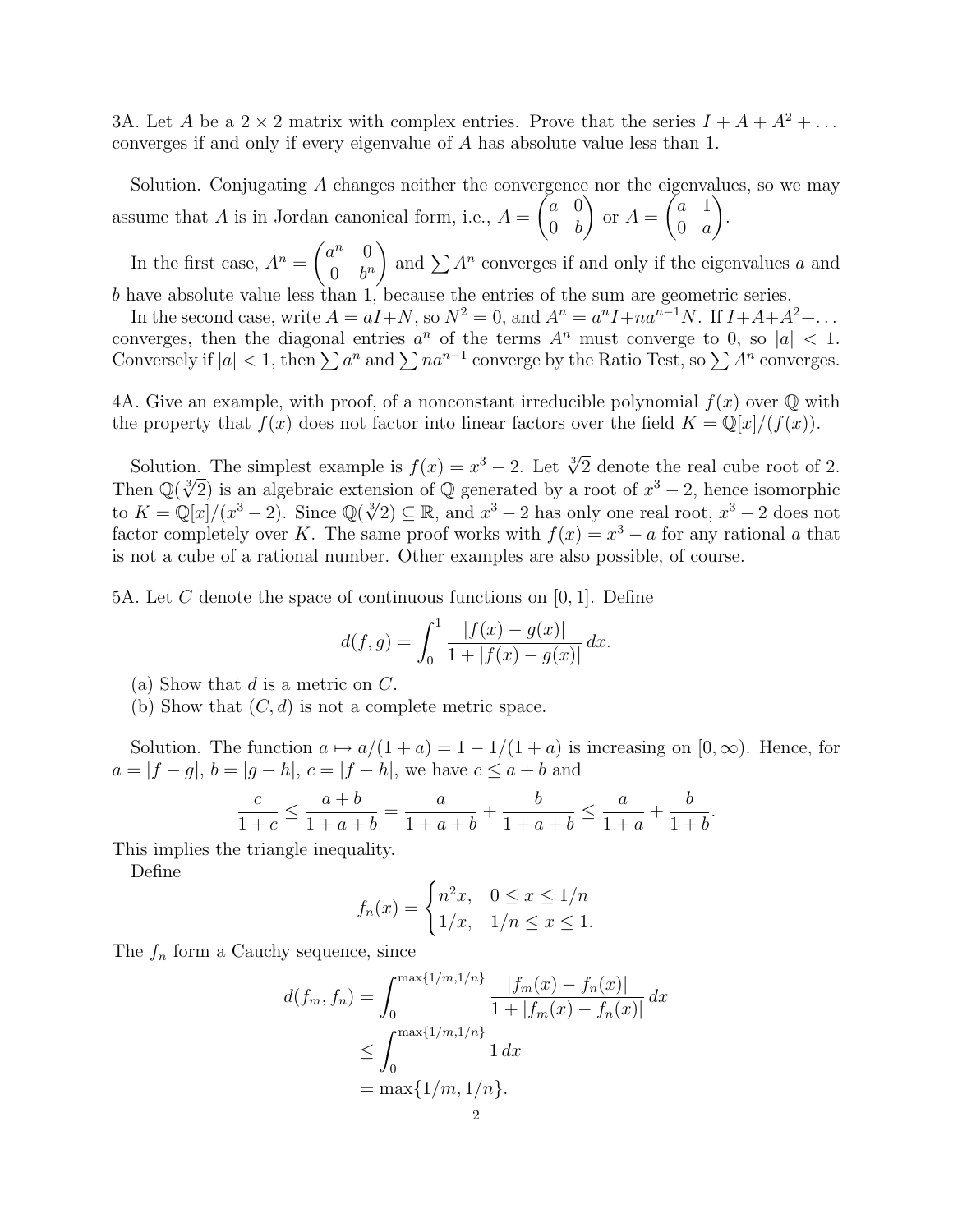Suppose that  $(C, d)$  is a complete metric space. Then the  $f_n$  would converge to some  $f \in C$ . If  $f(a) \neq 1/a$  for some  $a \in (0,1]$ , then by continuity there exists  $\epsilon > 0$  such that  $|1/x - f(x)| \geq \epsilon$  for  $x \in (a - \epsilon, a]$ . Then

$$
d(f_n, f) \ge \int_{a-\epsilon}^a \frac{\epsilon}{1+\epsilon} dx
$$

for sufficiently large n. But the right hand side is a positive constant independent of  $n$ , so then  $f_n$  could not converge to f. Thus  $f(a) = 1/a$  for all  $a \in (0, 1]$ . This contradicts the fact that  $f$  is continuous on [0, 1].

6A. Let  $A(m, n)$  be the  $m \times n$  matrix with entries

$$
a_{ij} = j^i \quad (0 \le i \le m-1, \ 0 \le j \le n-1),
$$

where  $0^0 = 1$  by definition. Regarding the entries of  $A(m, n)$  as representing congruence classes (mod p), determine the rank of  $A(m, n)$  over the finite field  $\mathbb{F}_p = \mathbb{Z}/p\mathbb{Z}$  for all  $m, n \geq 1$  and all primes p.

Solution. The upper-left  $k \times k$  square minor  $A(k, k)$  of  $A(m, n)$  is the Vandermonde matrix, with determinant  $\prod_{0 \leq i < j < k} (j - i)$ . If  $k \leq p$ , this determinant is non-zero (mod p), which shows that  $rk A(m, n) \geq min(m, n, p)$ . Conversely,  $A(m, n)$  has at most p distinct columns (mod p), so  $rk A(m, n) \leq p$ . Since  $rk A(n, n) \leq \min(m, n)$ , we have  $rk A(m, n) =$  $\min(m, n, p).$ 

7A. Let  $D = \{z \in \mathbb{C} : |z| \leq 1\} - \{1, -1\}$ . Find an explicit continuous function  $f : D \to \mathbb{R}$ satisfying all the following conditions:

- f is harmonic on the interior of  $D$  (the open unit disk),
- $f(z) = 1$  when  $|z| = 1$  and Im $(z) > 0$ , and
- $f(z) = -1$  when  $|z| = 1$  and  $\text{Im}(z) < 0$ .

Solution. The linear fractional transformation  $w = (1+z)/(1-z)$  maps  $|z| < 1$  to the halfplane  $\text{Re}(w) > 0$ , with the upper and lower boundary semicircles mapping to the half-lines  $i\mathbb{R}_{>0}$  and  $i\mathbb{R}_{<0}$ , respectively. A branch of log w defined on  $\mathbb{C} - \mathbb{R}_{\leq 0}$  has

$$
\operatorname{Im}(\log w) = \begin{cases} \pi/2, & w \in i\mathbb{R}_{>0} \\ -\pi/2, & w \in i\mathbb{R}_{<0}, \end{cases}
$$

so  $f(z) = \frac{2}{\pi} \text{Im}(\log((1+z)/(1-z)))$  is a solution.

8A. Let p be a prime, and let G be the group  $\mathbb{Z}/p^2\mathbb{Z} \times \mathbb{Z}/p\mathbb{Z}$ . How many automorphisms does G have?

Solution. An automorphism of G is determined by where it sends the generators  $(1,0)$ and  $(0, 1)$ . We claim that for  $(a, b), (c, d) \in G$ , there exists an automorphism mapping  $(1, 0)$ to  $(a, b)$  and  $(0, 1)$  to  $(c, d)$  if and only if

$$
a \notin p\mathbb{Z}/p^2\mathbb{Z}, c \in p\mathbb{Z}/p^2\mathbb{Z}, \text{and } d \neq 0 \in \mathbb{Z}/p\mathbb{Z}.
$$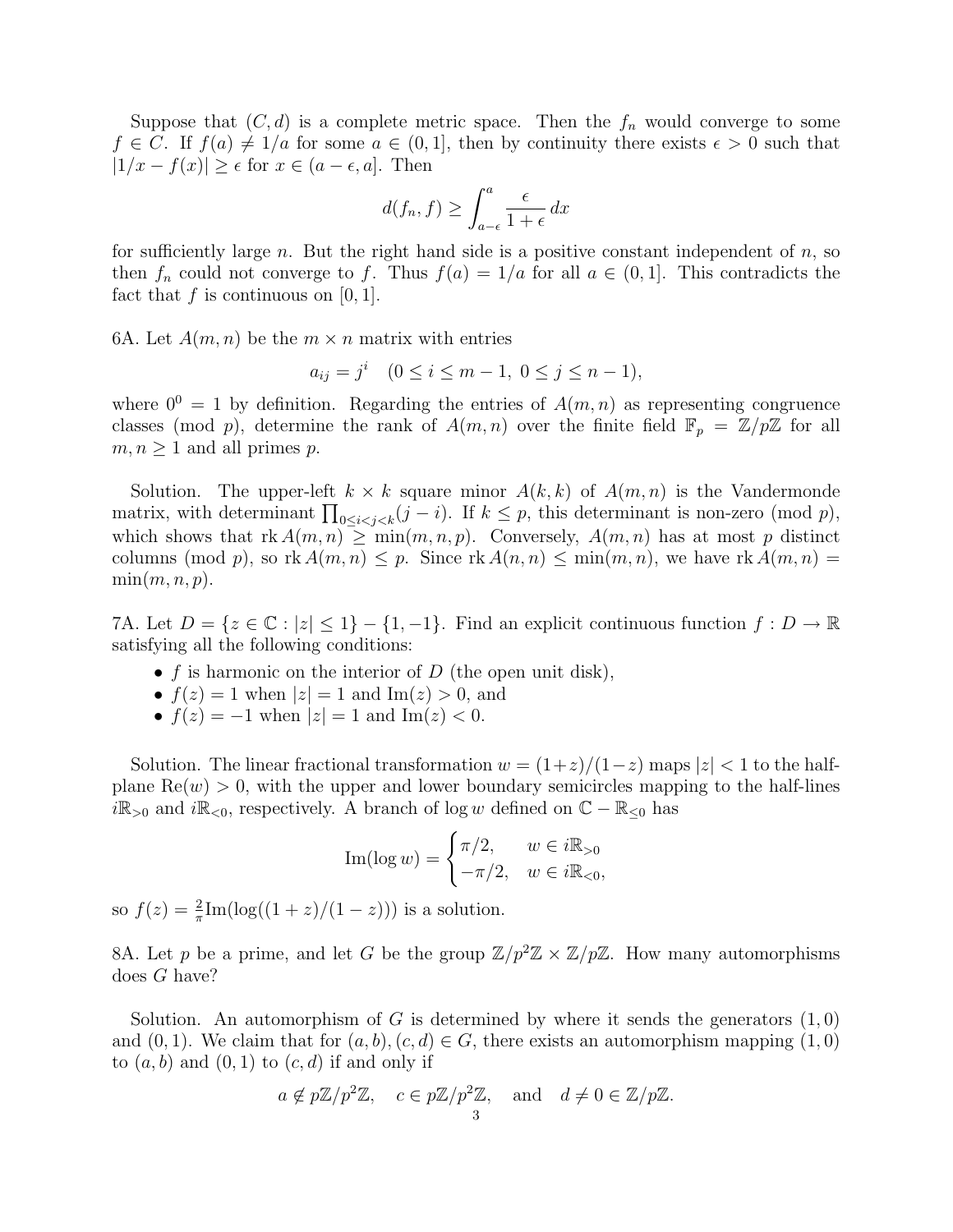If  $\alpha$  is an automorphism mapping  $(1,0)$  to  $(a, b)$  and  $(0, 1)$  to  $(c, d)$ , then  $(a, b)$  must not be killed by p, so  $a \notin p\mathbb{Z}/p^2\mathbb{Z}$  and  $(c, d)$  must be killed by p, so  $c \in p\mathbb{Z}/p^2\mathbb{Z}$ . Moreover  $(c, d)$ should not be a multiple of  $p(a, b) = (pa, 0)$ , so  $d \neq 0$ .

Conversely, given  $(a, b)$  and  $(c, d)$  satisfying the conditions, there exists a homomorphism  $\alpha: G \to G$  mapping  $(1,0)$  to  $(a,b)$  and  $(0,1)$  to  $(c,d)$ , since  $(a,b)$  is killed by  $p^2$  and  $(c,d)$  is killed by p. The condition on a implies that  $(a, b)$  has order  $p^2$ . If  $(c, d)$  were a multiple of  $(a, b)$ , then since  $c \in p\mathbb{Z}/p^2\mathbb{Z}$ , the element  $(c, d)$  would be a multiple of  $p(a, b) = (pa, 0)$ , which is impossible, since  $d \neq 0 \in \mathbb{Z}/p\mathbb{Z}$ . Thus  $\#\alpha(G) > p^2$ . so by Lagrange's Theorem  $\#\alpha(G) =$  $p<sup>3</sup>$ . Thus  $\alpha$  is surjective, but G is finite, so  $\alpha$  is also injective, so  $\alpha$  is an automorphism.

It remains to count  $(a, b, c, d)$  satisfying the conditions. There are  $p^2 - p$  possibilities for a, p possibilities for b, p possibilities for c, and  $p-1$  possibilities for d, and these may be chosen independently, so in total there are  $(p^2 - p)p^2(p-1) = p^5 - 2p^4 + p^3$  automorphisms of G.

9A. Let  $f : [0,1] \to [0,1]$  be an increasing (not strictly increasing) function such that

$$
f\left(\sum_{j=1}^{\infty} a_j 3^{-j}\right) = \sum_{j=1}^{\infty} \frac{a_j}{2} 2^{-j}
$$

whenever the  $a_i$  are 0 or 2. Prove that there is a constant  $C_0$  such that

$$
|f(x) - f(y)| \le C_0 |x - y|^{(\log 2)/(\log 3)}
$$

for all  $x, y \in [0, 1]$ .

Solution. Let  $x = 0.a_1a_2...$  in base 3. If  $a_j = 1$  for some j, choose the smallest such j, and define

$$
x_{-} = 0.a_{1}a_{2} \dots a_{j-1}022222\dots
$$
  

$$
x_{+} = 0.a_{1}a_{2} \dots a_{j-1}200000\dots
$$

(These are the nearest numbers in C on either side of x, where C is the Cantor set consisting of numbers in [0, 1] representable by base-3 expansions with only 0's and 2's.) Then  $f(x_+)$  =  $f(x_{+})$ , so f is constant on [x\_, x<sub>+</sub>].

Thus it suffices to prove the inequality with  $x = \sum a_j 3^{-j} \ge y = \sum b_j 3^{-j}$  with  $a_j, b_j \in$  $\{0, 2\}$ . Let  $\hat{j}$  be the smallest j with  $a_j \neq b_j$ . Then  $|x - y| \geq 3^{-\hat{j}}$ . On the other hand,

$$
|f(x) - f(y)| = \left| \sum_{j \geq j} \frac{a_j - b_j}{2} 2^{-j} \right| \leq \sum_{j \geq j} 2^{-j} = 2 \cdot 2^{-j}.
$$

Combining, we obtain

$$
|f(x) - f(y)| \le 2 \cdot 2^{-\hat{j}} \le 2(3^{-\hat{j}})^{(\log 2)/(\log 3)} \le 2|x - y|^{\log 2)/(\log 3)}.
$$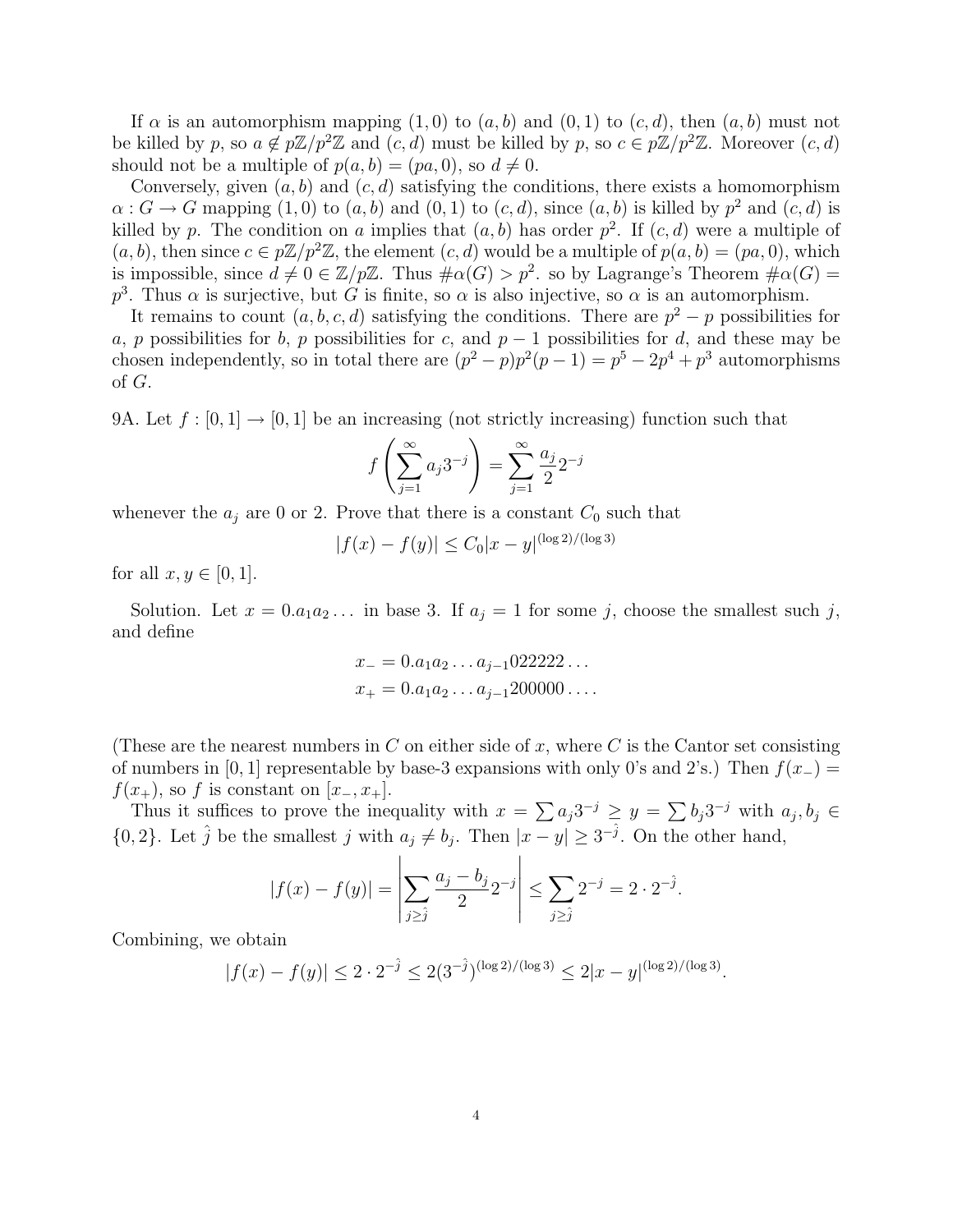1B. Evaluate  $\int_{0}^{\infty}$  $-\infty$  $x^2$  $x^n + 1$ dx, where  $n \geq 4$  is an even integer.

Solution. Let  $f(x)$  be the integrand. The answer is 2I, where  $I := \int_0^\infty f(x) dx$ . For  $R > 1$ , let  $\gamma_R$  be the straight line path from 0 to R, followed by the arc  $Re^{it}$  for  $t \in [0, 2\pi/n]$ . followed by the straight line path from  $Re^{2\pi i/n}$  back to 0.

Let  $\zeta = e^{\pi i/n}$ . The poles of  $f(z)$  are at  $\zeta^{2m+1}$  for  $m \in \mathbb{Z}$ , so the only pole inside  $\gamma_R$  is  $\zeta$ . The numerator is nonzero at  $\zeta$ , while the denominator has nonzero derivative at  $\zeta$ , so  $\zeta$  is a simple pole with residue

$$
\frac{\zeta^2}{n\zeta^{n-1}} = \frac{1}{n}\zeta^{3-n}
$$

.

By the residue theorem,

$$
\int_{\gamma_R} f(z) dz = \frac{2\pi i}{n} \zeta^{3-n} = -\frac{2\pi i}{n} \zeta^3.
$$

On the other hand, the first straight part of the integral tends to I as  $R \to \infty$ , the curved part of the integral tends to 0 as  $R \to \infty$  since the integrand is  $O(1/R^{n-2}) \leq O(1/R^2)$  while the length of the arc is  $O(R)$ , and the last straight part of the integral tends to  $-\zeta^6 I$  as  $R \to \infty$ , as the substitution  $z = \zeta^2 t$  shows. Thus

$$
I - \zeta^6 I = -\frac{2\pi i}{n} \zeta^3.
$$

Now

$$
\sin(3\pi/n) = \frac{\zeta^3 - \zeta^{-3}}{2i} = \frac{\zeta^6 - 1}{2i\zeta^3},
$$

so

$$
2I = \frac{4\pi i}{n} \cdot \frac{\zeta^3}{\zeta^6 - 1}
$$

$$
= \frac{4\pi i}{n} \cdot \frac{1}{2i \sin(3\pi/n)}
$$

$$
= \frac{2\pi}{n \sin(3\pi/n)}.
$$

2B. Let  $u_{m,n}$  be an array of numbers for  $1 \leq m \leq N$  and  $1 \leq n \leq N$ . Suppose that  $u_{m,n} = 0$ when  $m$  is 1 or  $N$ , or when  $n$  is 1 or  $N$ . Suppose also that

$$
u_{m,n} = \frac{1}{4} (u_{m-1,n} + u_{m+1,n} + u_{m,n-1} + u_{m,n+1})
$$

whenever  $1 < m < N$  and  $1 < n < N$ . Show that all the  $u_{m,n}$  are zero.

Solution. If not, then by changing signs, we may assume that  $M := \max u_{m,n}$  is positive. Let

$$
R = \{(m, n) : u_{m,n} = M\} \subseteq \{2, 3, \dots, N-1\} \times \{2, 3, \dots, N-1\}.
$$

Choose  $(m, n) \in R$  with m minimal. Since  $(m - 1, n) \notin R$ ,

$$
\frac{1}{4}(u_{m-1,n} + u_{m+1,n} + u_{m,n-1} + u_{m,n+1}) < \frac{1}{4}(M + M + M + M) = M = u_{m,n}.
$$

This contradicts the given relation.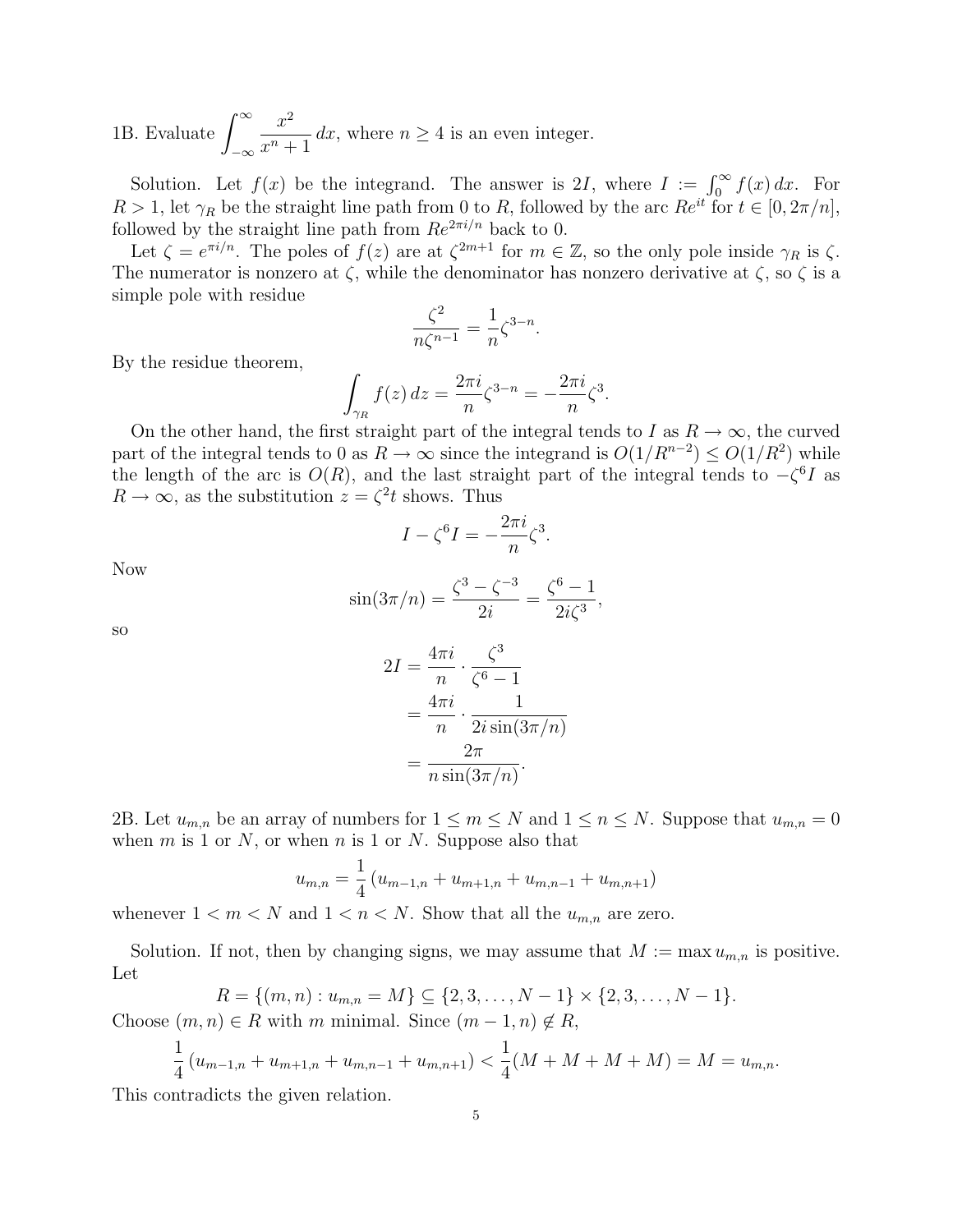3B. Let A and B be  $n \times n$  complex unitary matrices. Prove that  $|\det(A + B)| \leq 2^n$ .

Solution. Let  $C = A^{-1}B$ , which also is unitary. Then

$$
A + B = A(I + C)
$$

Since A is unitary, its eigenvalues have absolute value 1. Multiplying them together shows that  $|\det A| = 1$ . If  $\zeta_1, \ldots, \zeta_n$  are the eigenvalues of C with multiplicity, so  $|\zeta_i| = 1$ , then the eigenvalues of  $I + C$  are  $1 + \zeta_1, \ldots, 1 + \zeta_n$ , so

$$
|\det(I+C)| = |1+\zeta_1| \dots |1+\zeta_n| \le 2 \cdot 2 \dots 2 = 2^n
$$

Thus

$$
|\det(A + B)| = |\det(A)| |\det(I + C)| \le 2^n.
$$

4B. Let L be a line in  $\mathbb{C}$ , and let f be an entire function such that  $f(\mathbb{C}) \cap L = \emptyset$ . Prove that f is constant. (Do not use the theorem of Picard that the image of a nonconstant entire function omits at most one complex number.)

Solution. Replacing f by  $f + c$  for some  $c \in \mathbb{C}$ , we may assume that  $0 \in L$ . Replacing f by  $\alpha f$  for some  $\alpha \in \mathbb{C}^*$ , we may assume that L is the imaginary axis. Since  $f(\mathbb{C})$  is connected, it is contained in either the right half plane or the left half plane. Replace  $f$  by  $-f$  if necessary, to assume that  $f(\mathbb{C})$  is contained in the left half plane. Then  $g(z) = e^{f(z)}$  is entire and bounded, hence it is a constant c by Liouville's theorem. Then  $f(\mathbb{C})$  is contained in the set of solutions to  $e^z = c$ , which is discrete, but  $f(\mathbb{C})$  is connected, so  $f(\mathbb{C})$  must be a point. Thus  $f$  is constant.

5B. Let *n* be a positive integer. Let  $\phi(n)$  be the Euler phi function, so  $\phi(n) = \#(\mathbb{Z}/n\mathbb{Z})^*$ . Prove that if  $gcd(n, \phi(n)) > 1$ , then there exists a noncyclic group of order n.

Solution. Let p be a prime dividing both n and  $\phi(n)$ . The formula for  $\phi(n)$  shows that either  $p^2|n$  or there is a different prime  $q|n$  such that  $p|(q-1)$ .

If  $p^2|n$ , then  $C_p \times C_p \times C_{n/p^2}$  is a noncyclic group of order n (where  $C_m$  denotes a cyclic group of order  $m$ ).

In the other case, let G be the subgroup of  $GL_2(\mathbb{F}_q)$  consisting of matrices of the form



where  $a^p = 1$ . Since  $\mathbb{F}_q^*$  is cyclic of order  $q-1$ , there are p solutions to  $a^p = 1$  in  $\mathbb{F}_q$ . Thus  $\#G = pq.$  If  $a^p = 1$  and  $a \neq 1$ , then

$$
\begin{pmatrix} a & 0 \\ 0 & 1 \end{pmatrix} \begin{pmatrix} 1 & 1 \\ 0 & 1 \end{pmatrix} \neq \begin{pmatrix} 1 & 1 \\ 0 & 1 \end{pmatrix} \begin{pmatrix} a & 0 \\ 0 & 1 \end{pmatrix}
$$

so G is not abelian. Then  $G \times C_{n/pq}$  has order n and is not cyclic (since it is not abelian).

6B. Let  $f(z)$  be a meromorphic function on the complex plane. Suppose that for every polynomial  $p(z) \in \mathbb{C}[z]$  and every closed contour  $\Gamma$  avoiding the poles of f, we have

$$
\int_{\Gamma} p(z)^2 f(z) \, dz = 0.
$$

Prove that  $f(z)$  is entire.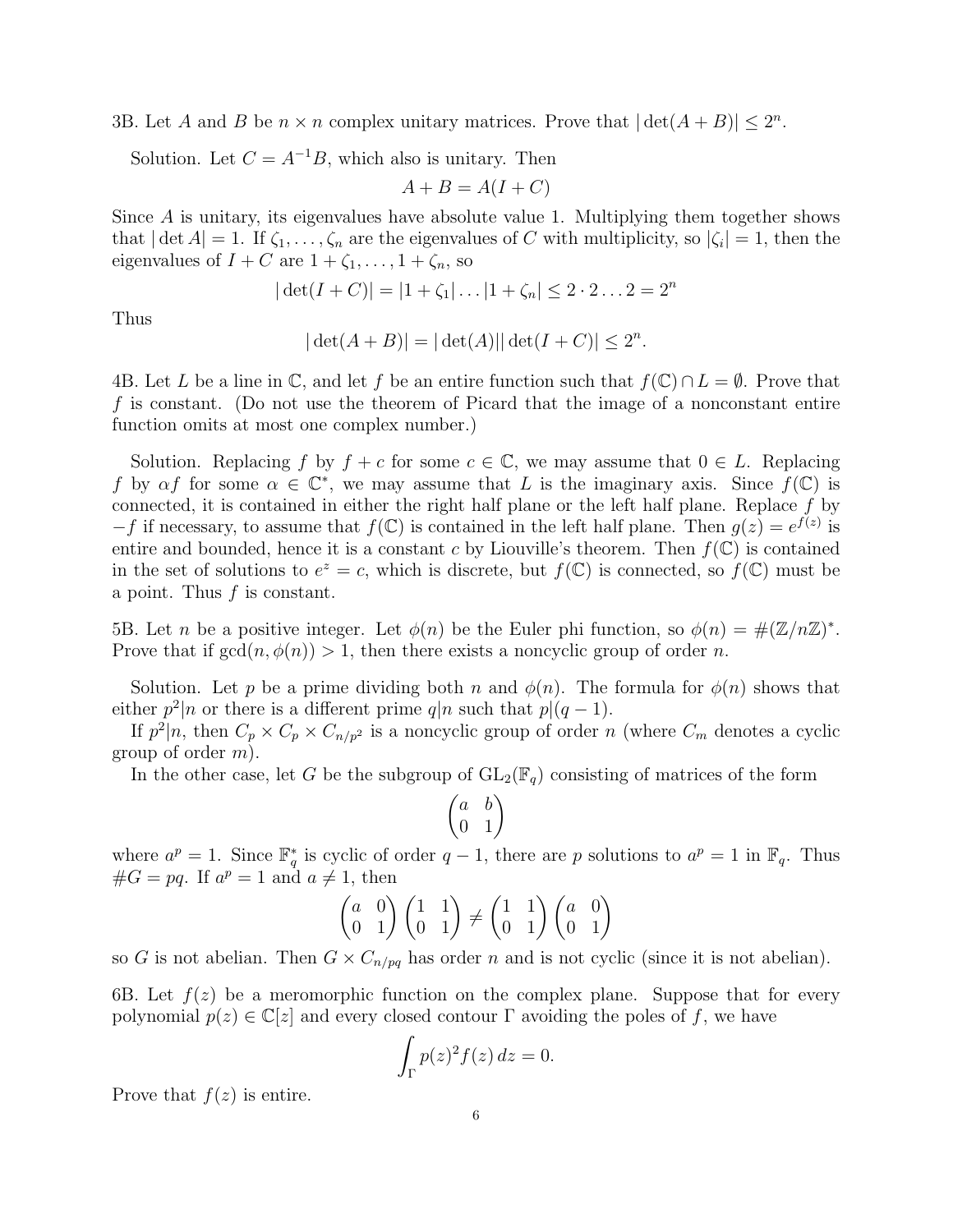Solution. Comparing the condition with  $p(z)$  replaced by  $p(z) + 1$  and subtracting, we find that

$$
\int_{\Gamma} (2p(z) + 1) f(z) dz = 0.
$$

Every polynomial can be written as  $2p(z) + 1$ , so we have that

$$
\int_{\Gamma} p(z) f(z) \, dz = 0
$$

for every polynomial  $p(z)$ .

Suppose that  $f(z)$  has a pole of order n at  $a \in C$ . Then  $(z-a)^{n-1}f(z)$  has a nonzero residue at a, so

$$
\int_{\Gamma} (z-a)^{n-1} f(z) \, dz \neq 0
$$

for a sufficiently small loop  $\Gamma$  around a. Thus  $f(z)$  cannot have any poles. Hence  $f(z)$  is entire.

7B. (a) Let G be a finite group and let X be the set of pairs of commuting elements of  $G$ :

$$
X = \{(g, h) \in G \times G : gh = hg\}.
$$

Prove that  $|X| = c|G|$  where c is the number of conjugacy classes in G.

(b) Compute the number of pairs of commuting permutations on five letters.

Solution. (a) Let  $C_g$  denote the conjugacy class of g and  $Z_g$  the centralizer of g. By the orbit-stabilizer theorem, we have  $|Z_g| \cdot |C_g| = |G|$  for every g. Hence  $\sum_{g \in C} |Z_g| = |G|$  for every conjugacy class C, and  $|X| = \sum_{g \in G} |Z_g| = c|G|$ .

(b) Take  $G = S_5$ , with  $|G| = 5! = 120$ . The number of conjugacy classes c is the number of partitions of 5, namely 7. So there are  $7 \cdot 120 = 840$  pairs of commuting permutations.

8B. The set of  $5 \times 5$  complex matrices A satisfying  $A^3 = A^2$  is a union of conjugacy classes. How many conjugacy classes?

Solution. A matrix A is a solution to  $x^3 = x^2$  (or equivalently,  $x^2(x-1) = 0$ ) if and only if all its Jordan blocks are. In particular, each Jordan block must have eigenvalues 0 and 1, and the possible Jordan blocks are

$$
(0), (1), (\begin{pmatrix} 0 & 1 \\ 0 & 0 \end{pmatrix}.
$$

The conjugacy type of a matrix is determined by the multiplicities of the Jordan blocks. Let  $a, b, c$  be the multiplicities of the blocks above, respectively. Then the answer is the number of nonnegative integer solutions to

$$
a+b+2c=5.
$$

For fixed  $c \in \{0, 1, 2\}$ , there are  $6 - 2c$  solutions to  $a + b = 5 - 2c$ . Thus the answer is

$$
(6-2\cdot 0) + (6-2\cdot 1) + (6-2\cdot 2) = 12.
$$